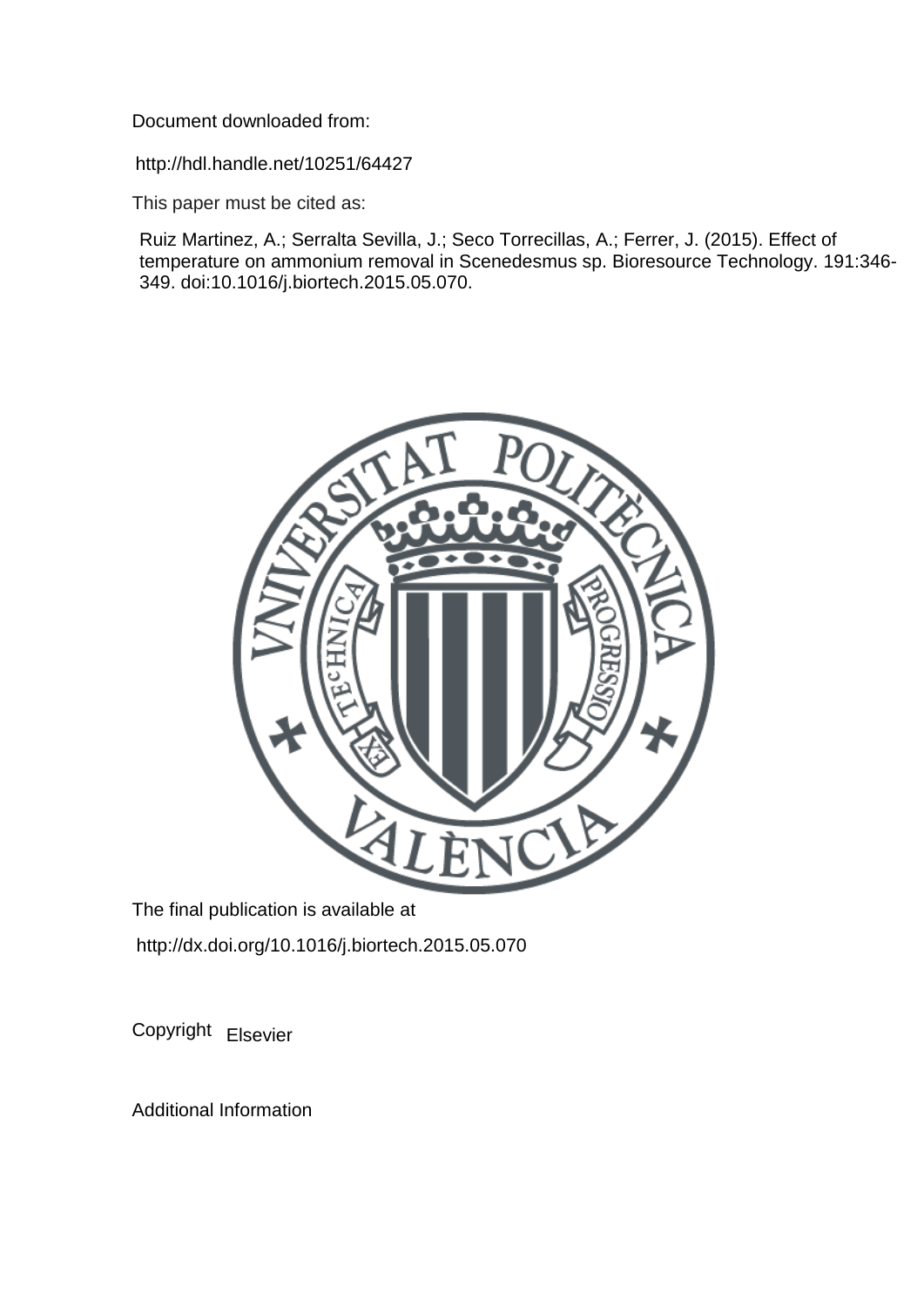# **Effect of temperature on ammonium removal in** *Scenedesmus* **sp.**

Ruiz-Martínez, A.\*<sup>,a</sup>, Serralta, J.<sup>a</sup>, Seco, A.<sup>b</sup>, and Ferrer, J.<sup>a</sup>

a Instituto de Ingeniería del Agua y Medio Ambiente, IIAMA, Universitat Politècnica de Valencia, Camino de Vera s/n, 46022 Valencia, Spain (e-mail: anruima1@upv.es, jserralt@hma.upv.es, jferrer@hma.upv.es)

b Departament d'Enginyeria Química, EscolaTècnica Superior d'Enginyeria, Universitat de València, Avinguda de la Universitat s/n. 46100 Burjassot, Valencia, Spain (email: aurora.seco@uv.es)

\*Corresponding author. Tel. +34 963 877 000 ext. 76176; Fax +34 963 877 618, e-mail address: anruima1@upv.es

### **ABSTRACT**

The effect of temperature on microalgal ammonium uptake was investigated by carrying out four batch experiments in which a mixed culture of microalgae, composed mainly of *Scenedesmus* sp., was cultivated under different temperatures within the usual temperature working range in Mediterranean climate (15-34 ºC). Ammonium removal rates increased with temperature up to 26 ºC and stabilized thereafter. Ratkowsky and Cardinal Temperatures models successfully reproduced the experimental data. Optimum (31.3 °C), minimum (8.8 °C) and maximum (46.1 °C) temperatures for ammonium removal by *Scenedesmus* sp. under the studied conditions were obtained as model parameters. These temperature-related parameters constitute very useful information for designing and operating wastewater treatment systems using these microalgae.

# **Keywords**

Ammonium uptake; microalgae; modeling; temperature; wastewater.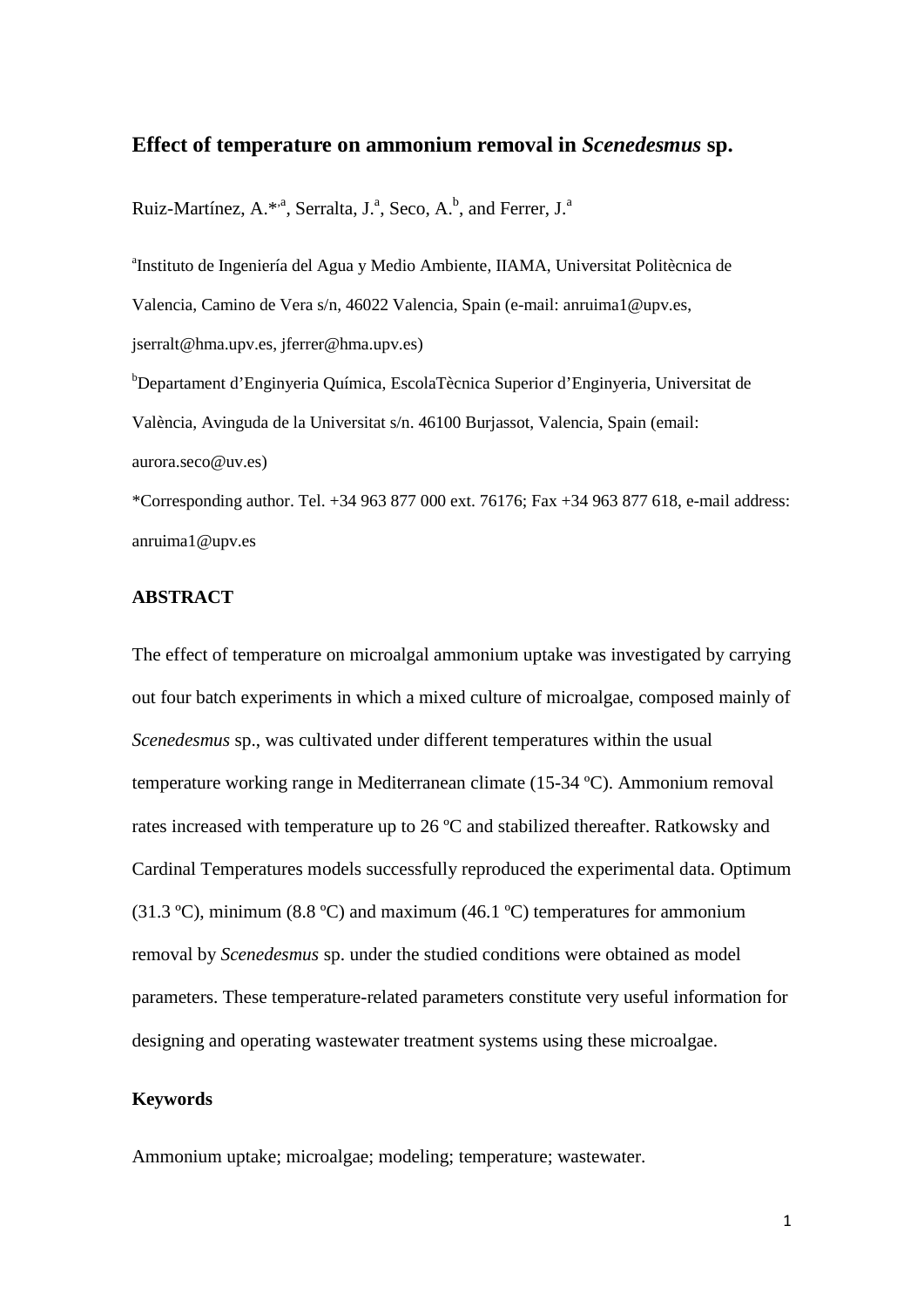#### **HIGHLIGHTS**

Ratkowsky's model accurately reproduced the temperature effect on ammonium removal

Cardinal temperatures model (CTM) obtained analogous results as Ratkowsky's equation

The CTM is preferred due to the biological significance of its parameters

The obtained theoretical optimum temperature for ammonium removal was 31 ºC

# **1. INTRODUCTION**

Interest in microalgae has risen in the last decades due to the combination of several factors, three of which are highlighted here for their somewhat bigger impact on research: a) microalgae can be used to obtain renewable fuels such as biodiesel, biohydrogen or biogas, therefore contributing to reduce fossil fuel consumption b) microalgae use  $CO<sub>2</sub>$  for their growth, and therefore contribute to reduce greenhouse gas emissions and c) pollutants such as phosphate, nitrate and ammonium can be successfully removed from wastewaters by microalgae, since they grow on inorganic nutrients which they take from the medium.

Several authors have indeed proved that the use of microalgae is a valid option for wastewater treatment, as reviewed by Wu et al. (2014). Many efforts have also been made to study their growth kinetics (Aslan and Kapdan 2006, Ruiz et al. 2013, Wu et al. 2013), or to predict their production of biomass or substances of interest, such as lipids or sugars (Adesanya et al. 2014, Tevatia et al. 2012). Temperature influence on microalgal growth has also been modeled in various ways. Béchet et al. (2013) and Ras et al. (2013) present reviews of this matter. The former recommends uncoupled models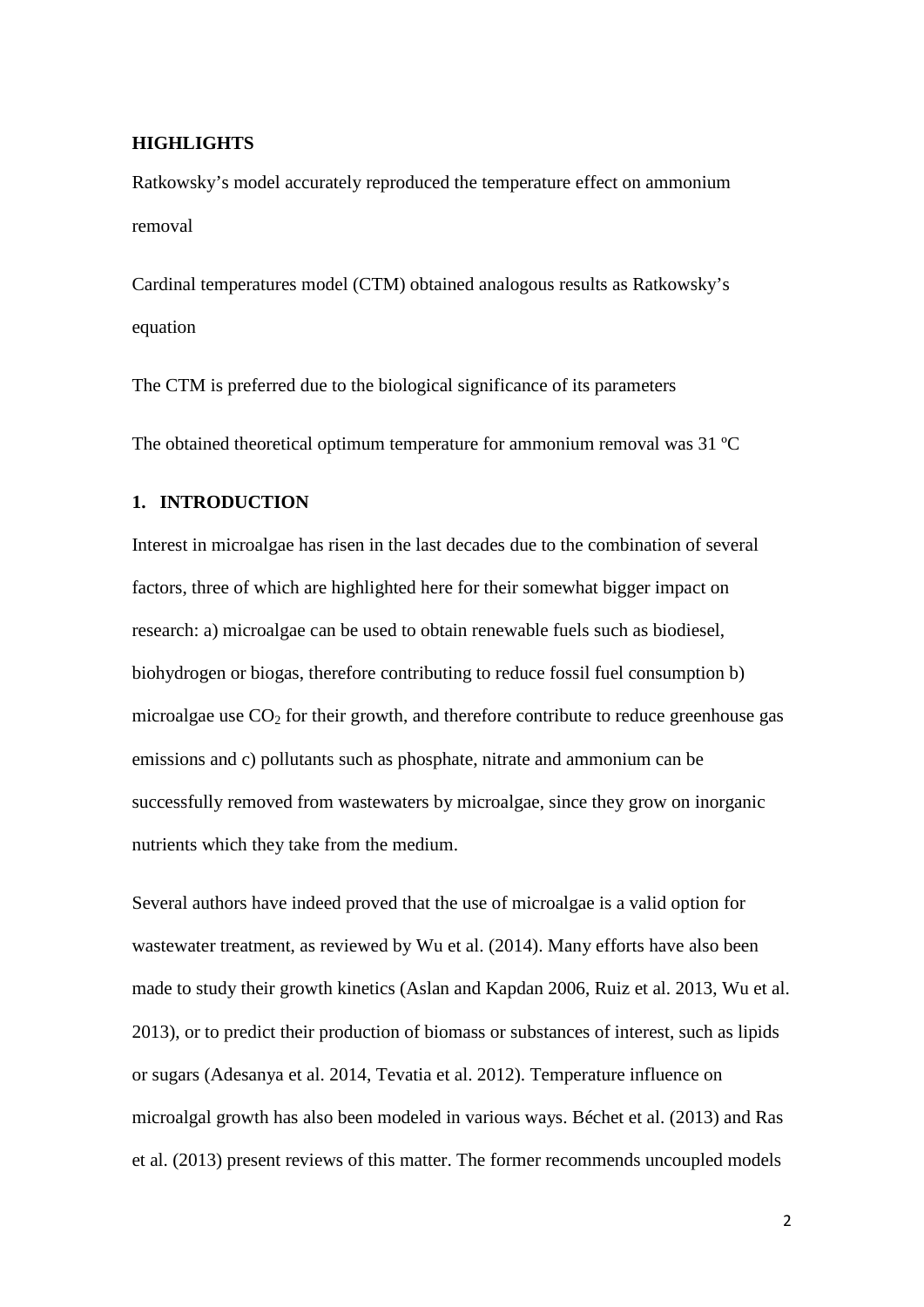(those which do not account for interdependence of light and temperature) and the latter insists on the important effect that high temperatures and microalgal adaptation to environmental conditions have on the functioning of outdoor production systems.

Essentially, the Arrhenius Law (eq. 1) has been widely used for describing temperature influence on microalgal growth (for instance by Geider et al.1998 or Ketheesan and Nirmalakhandan 2013), although it was originally proposed for chemical reaction rates and it does not describe properly the negative effect of high temperature on microbial growth.

$$
\mu(T) = \mu(T_r) \cdot \theta^{(T - T_r)} \tag{1}
$$

where  $T_r$  (°C) is the reference temperature and  $\theta$  is the Arrhenius constant.

Ratkowsky et al. (1983) were the first to model the microbial growth rate reduction observed at temperatures above an optimum value (eq. 2).

$$
\sqrt{\mu(T)} = b \cdot (T - T_{min}) \cdot \{1 - exp[c \cdot (T - T_{max})]\}\tag{2}
$$

where b and c are parameters with no biological meaning obtained by data fitting and  $T_{\text{min}}$  and  $T_{\text{max}}$  are the minimum and maximum temperatures, respectively, at which growth rate is zero.

Otherwise, Bernard and Rémond (2012) used the so-called cardinal temperature model with inflexion (CTMI) (eq. 3) to predict the effect of temperature on microalgal growth using parameters which all have a biological meaning:

$$
\mu = \mu_{max} \cdot \frac{(T - T_{max}) \cdot (T - T_{min})^2}{(T_{opt} - T_{min}) \cdot [(T_{opt} - T_{min}) \cdot (T - T_{opt}) - (T_{opt} - T_{max}) \cdot (T_{opt} + T_{min} - 2T)]}
$$
(3)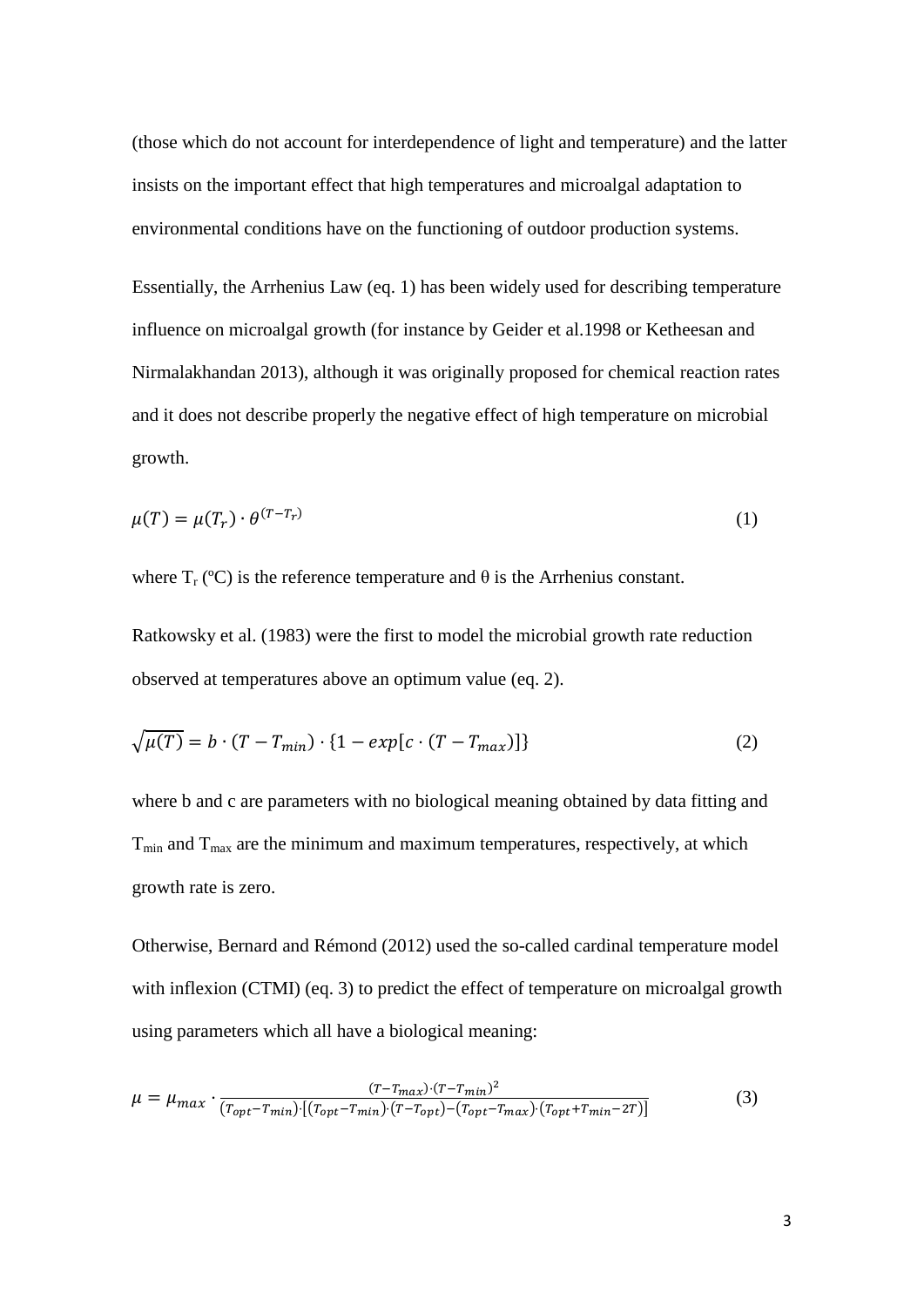Where  $T_{min}$  (°C) is the temperature below which the growth is assumed to be zero,  $T_{max}$ ( $^{\circ}$ C) is the temperature above which there is no growth and at temperature  $T_{\text{opt}}$  ( $^{\circ}$ C) maximal growth rate  $\mu_{max}$  (d<sup>-1</sup>) occurs. To our knowledge, this expression has been previously used for microalgal growth only by this author.

The purpose of this study is to assess the direct influence of temperature on the ammonium uptake rate, due to the aforementioned interest on the microalgal ability to remove pollutants from wastewater, and to select a mathematical equation to model the observations. To this aim, four reactors seeded with a mixed culture of indigenous microalgae with clear predominance of *Scenedesmus* sp. were kept at different temperatures and the microalgal ammonium uptake rate was measured. The models previously detailed in this section were used to reproduce the observed data. Temperature-related parameters for ammonium removal could thus be obtained.

# **2. MATERIALS AND METHODS 2.1. Microorganisms**

Microalgae were isolated from the walls of the secondary clarifier in the WWTP "Cuenca del Carraixet" (Valencia, Spain) and maintained in the laboratory in a 7 l semicontinuous reactor, using as growth medium the effluent of a pilot-scale submerged anaerobic membrane bioreactor (SAnMBR) which operates in the WWTP (Giménez et al. 2011). The SAnMBR treats a small fraction of the WWTP incoming wastewater, and therefore its effluent displays variable nutrient content of 30-50 mg  $NH_4-N·l^1$  and  $4-7$  mg PO<sub>4</sub>-P $\cdot$ l<sup>-1</sup>. This effluent had previously proved to contain all necessary micronutrients to sustain algal growth (Ruiz-Martinez et al. 2012). The biomass formed a stable ecosystem where the dominant microalgae belonged to the Chloroccocal order, of which >99% to the *Scenedesmus* genus.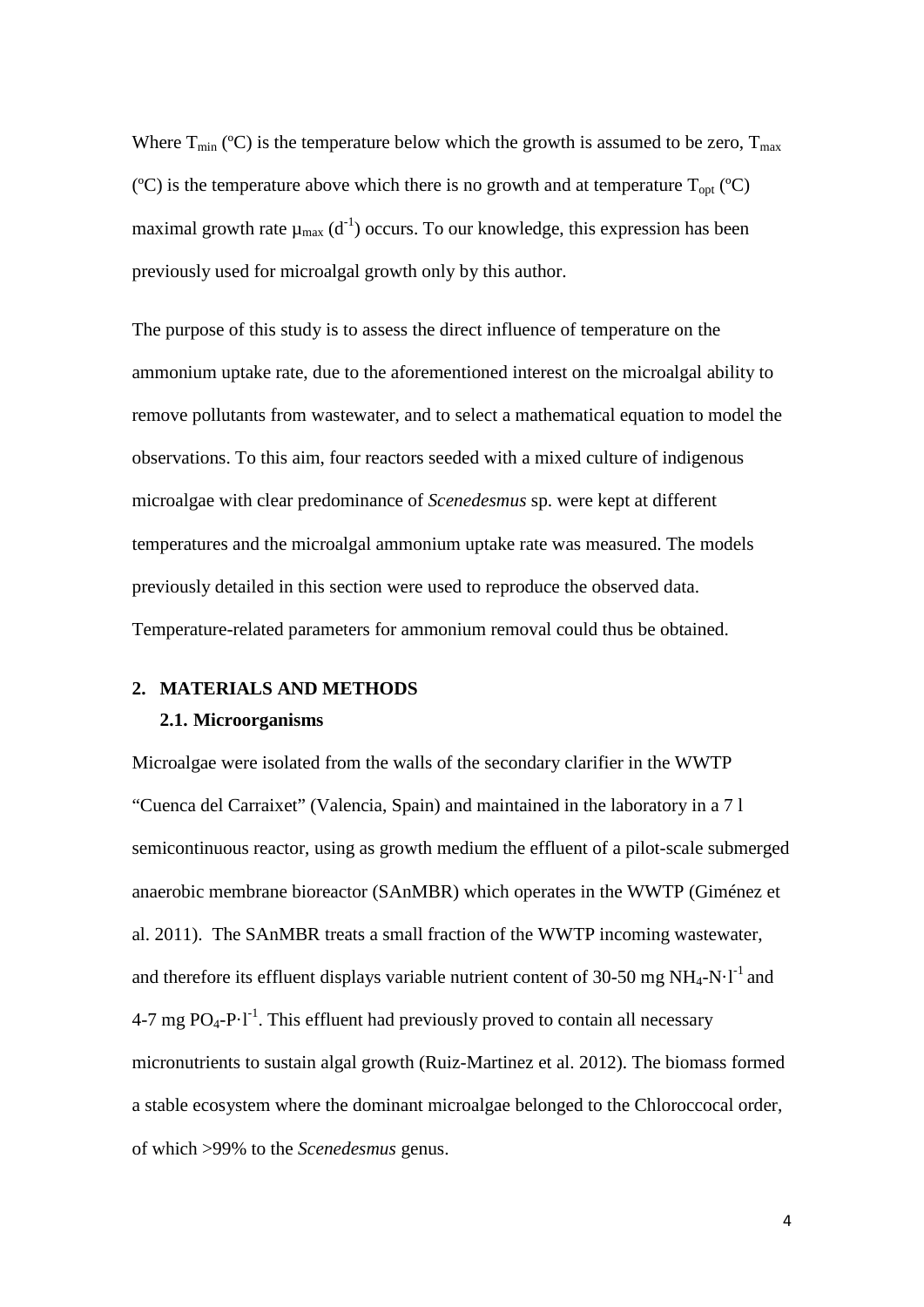#### **2.2. Experimental setup and operation**

Four experiments were carried out in four cylindrical glass reactors with a total and working volume of 2 and 1.8 l, respectively. Around each reactor a coil of transparent silicon tube was installed for temperature control. Cooling/heating water temperatures were controlled by thermostatic baths (Lauda Alpha RA8). Reactors 1 to 4 were thus kept at 15 ºC, 18 ºC, 26 ºC and 34 ºC, respectively. Each reactor was equipped with electronic sensors in order to obtain on-line temperature and pH measurements. The probes were connected to a multiparametric analyzer (CONSORT C832, Belgium), which was in turn connected to a PC for data monitoring and storage. Data sampling was conducted every 60 s. A fine bubble diffuser was mounted at the bottom of each reactor in order to mix the algal culture by injecting compressed air. Pure (99.9%)  $CO<sub>2</sub>$ from a pressurized cylinder was injected into the compressed air flow whenever pH rose above 7.5. This pH control avoided phosphate precipitation and free ammonia stripping. The reactors stood in two confronted lines of two reactors each. From the front of the first line and from the back of the last line, a total of eight vertical fluorescent lamps (Sylvania Grolux, 18 W) constantly illuminated the reactors (four lamps in the front and four lamps in the back). Photosynthetically active radiation (PAR) of  $180 \pm 21 \mu E m^{-2} s^{-1}$  $<sup>1</sup>$  was measured at the center of the empty setup.</sup>

At the beginning of the experiments, which were carried out in batch mode, 1300 ml of the SAnMBR effluent (containing 34 mg NH<sub>4</sub>-N·l<sup>-1</sup> and 5.6 mg PO<sub>4</sub>-P·l<sup>-1</sup>) were transferred into each reactor. Phosphate (in the form of  $KH_2PO_4$ ) and ammonium (in the form of  $(NH_4)$ <sub>2</sub>SO<sub>4</sub>) were added to each reactor in order to reach the concentrations of 14 mg PO<sub>4</sub>-P·l<sup>-1</sup> and 42 mg NH<sub>4</sub>-N·l<sup>-1</sup>, respectively. These values were considered high enough for avoiding N or P deficiency during the whole experiment. When the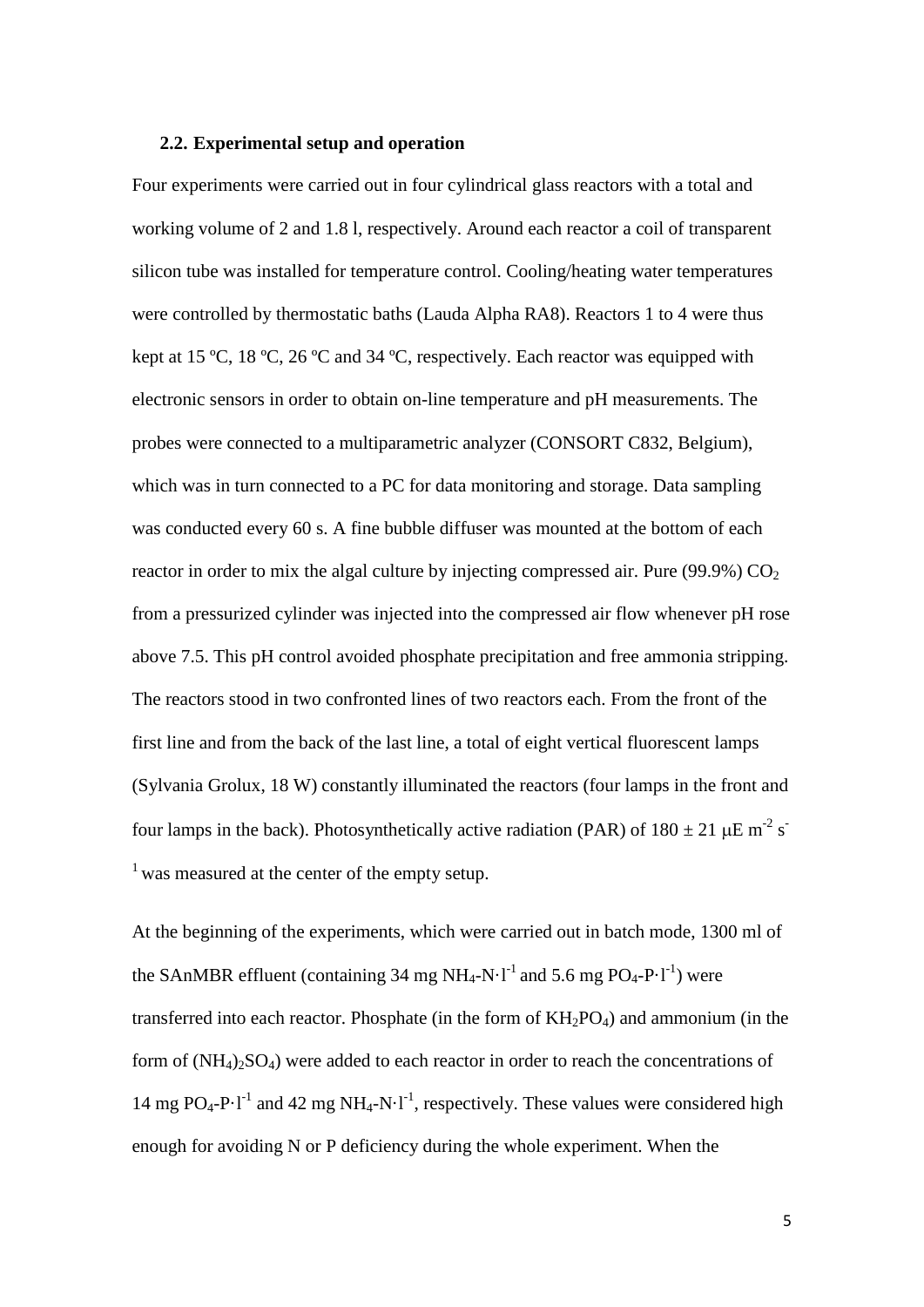temperature setpoint was reached, 500 ml of biomass culture (taken from the semicontinuous reactor as explained in section 2.1) were added to each reactor. Total Suspended Solids (TSS) measured in this culture allowed us to calculate the initial biomass concentration resulting in each reactor, which was  $115 \text{ mg TSS-I}^{-1}$ . The experiments lasted between 25 and 53 hours, during which ammonium and biomass concentrations were measured periodically.

#### **2.3. Analytical Methods**

Ammonium and phosphate were determined according to Standard Methods (APHA 2005) (4500-NH3-G and 4500-P-F, respectively) in a Smartchem 200 automatic analyzer (Westco Scientific Instruments, Westco). TSS were determined at the beginning and the end of the experiment according to Standard Methods (APHA 2005), and calculated during the batch experiments using the equation which describes their linear relationship with absorbance. Absorbance was measured at 750 nm by a UV-VIS spectrophotometer (Merck Spectroquant® Pharo 300). All reported results were obtained from the previous analyses conducted in duplicate.

# **3. RESULTS AND DISCUSSION**

### **3.1. Temperature influence on ammonium uptake**

Initial ammonium concentration was measured in each reactor immediately after microalgae addition, and periodically during the rest of the experiment. Time evolution of ammonium concentrations in the four reactors is shown in figure 1. It is hypothesized that initial ammonium concentrations are not identical in all experiments due to the time lapse (for temperature stabilization) between nutrient addition in the reactors and microalgae addition (when the pH control system was switched on). Ammonium concentrations always decreased at a constant rate in all the reactors: four straight lines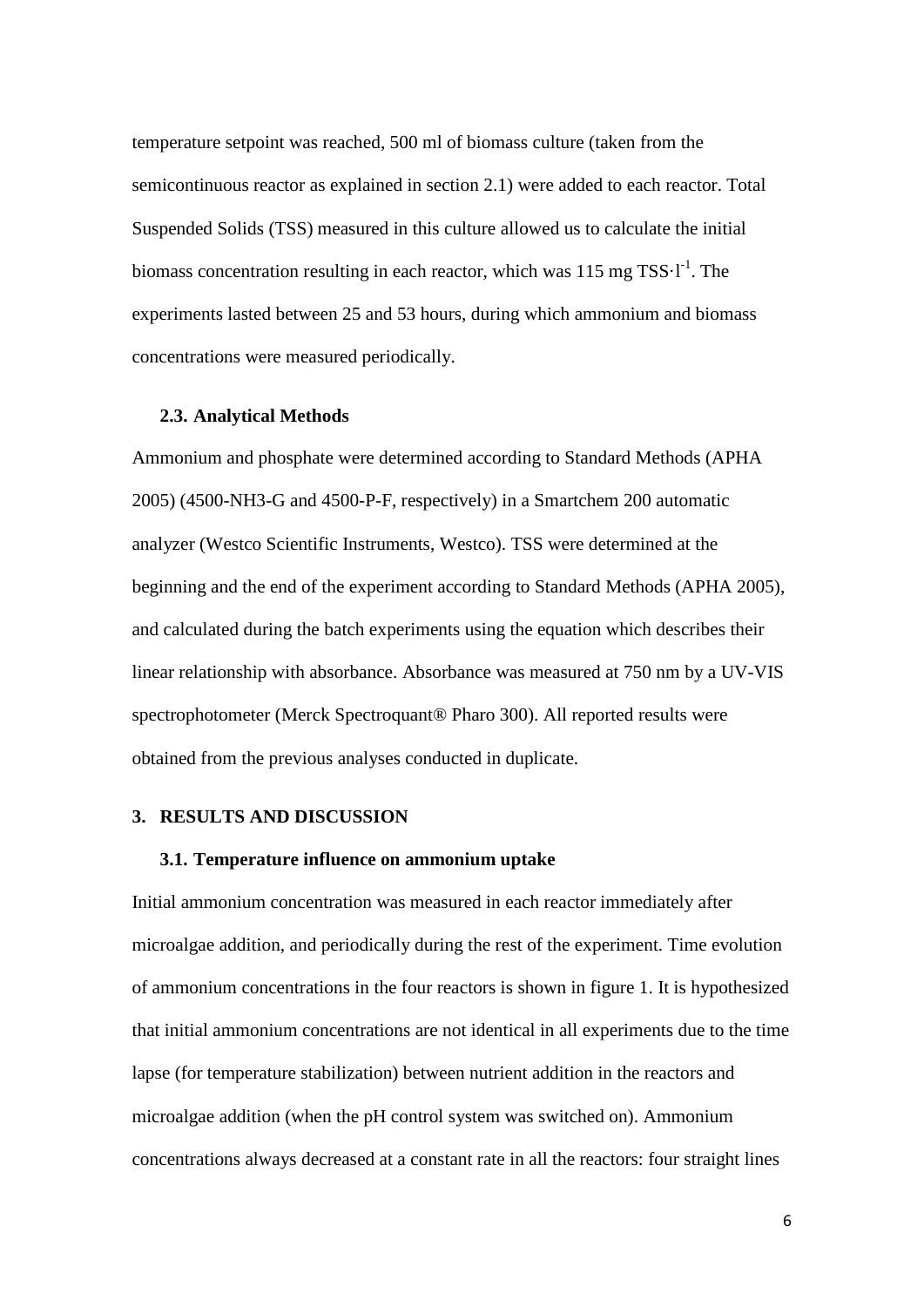can be observed in figure 1, one for each temperature tested. The slope of each line represents the ammonium removal rate of the corresponding reactor. The least-squares fitting method from Excel ® was applied to fit the obtained data and to calculate the slope of each trendline.

$$
r_{NH4-15\degree C} = 4.3 \text{ mg N} \cdot l^{-1} \cdot d^{-1}
$$
  
\n $r_{NH4-18\degree C} = 6.7 \text{ mg N} \cdot l^{-1} \cdot d^{-1}$   
\n $r_{NH4-26\degree C} = 15.7 \text{ mg N} \cdot l^{-1} \cdot d^{-1}$   
\n $r_{NH4-34\degree C} = 17 \text{ mg N} \cdot l^{-1} \cdot d^{-1}$ 

These values are in the same range or higher than those obtained by other authors. Park and Jin. (2010) reported an ammonium removal rate of 5-6 mg N·l<sup>-1</sup>·d<sup>-1</sup> by *Scenedesmus* sp. from a piggery farm wastewater with no mention to temperature. Voltolina et al. (2005) reported an ammonium removal rate of 8-9 mg  $N \cdot l^{-1} \cdot d^{-1}$  by *Scenedesmus obliquus* in artificial wastewater at 25.5 ºC, which is a smaller value than the one obtained in this study for a similar temperature. Also at 25 ºC, Kim et al. (2013) optimized nitrogen removal by *Scenedesmus* sp. by changing the wavelength of the used light, and reported a maximum removal rate of 15 mg  $N \cdot l^{-1} \cdot d^{-1}$ , which is similar to the value obtained in this study.

Phosphate concentrations in the reactors were measured at the end of each experiment to rule out any possible effect of phosphorus limitation. Phosphorus limitation was discarded since phosphate levels in the reactors remained in all cases above 5 mg  $PO<sub>4</sub>$ - $P·l^{-1}$ .

Regarding the variation of ammonium removal rates with temperature, a bell-shaped curved is expected for describing the relationship between microalgal activity and temperature, although individual shapes are species dependent, and also influenced by environmental conditions (Ras et al. 2013). In this study, a fast (lineal) increase was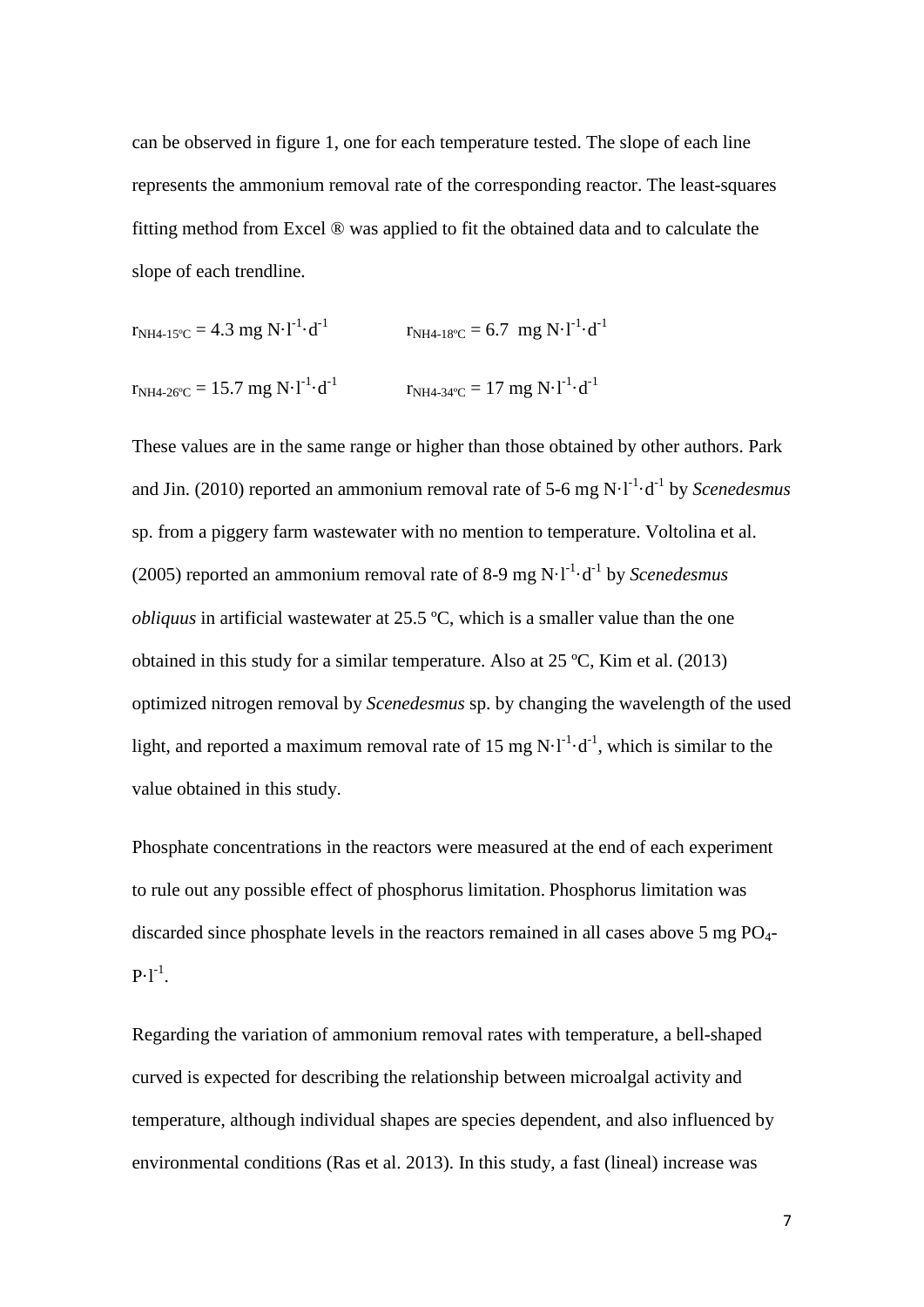observed for the first three temperatures evaluated: ammonium removal rate at 26 ºC was twice the value obtained at 18<sup>°</sup>. In contrast, no substantial difference was observed between the values obtained at 26 ºC and at 34 ºC.

It is undeniable that temperature is an operation parameter which, being on the one hand relatively easy to control, defines on the other hand the refrigerating or heating costs of the process, which might amount to a high fraction of the total costs and affect process sustainability. Taking the influence of temperature on ammonium removal rate into account can help optimizing the compromise between operation costs and removal efficiency.

### **3.2. Mathematical models evaluation and calibration**

Using the Solver program in Microsoft ® Excel 2007 software for minimizing the residual sum of squared errors between the experimental data and the model predictions, experimental data were accurately reproduced with Ratkowsky's expression (figure 2a), obtaining the following parameter values:

$$
b = 0.36 \t c = 0.04 \t T_{min} = 7.1 \t C \t T_{max} = 47.4 \t C
$$

Statistical analysis was carried out using SPSS 16.1. Pearson correlation coefficient (P $value < 0.01$ ) was 0.998.

The cardinal temperature model with inflexion (CTMI) adopted by Bernard and Rémond (2012) for microalgal growth could also accurately reproduce the experimental data of ammonium removal rates (figure 2b). Pearson coefficient (P-value<0.01) was 0.997 and the following parameter values were obtained:

 $r_{NH4max}$ =17.5 mg N·l<sup>-1</sup>·d<sup>-1</sup>  $T_{min}$  = 8.8 °C  $T_{max}$  = 46.1 °C  $T_{opt}$  = 31.3 °C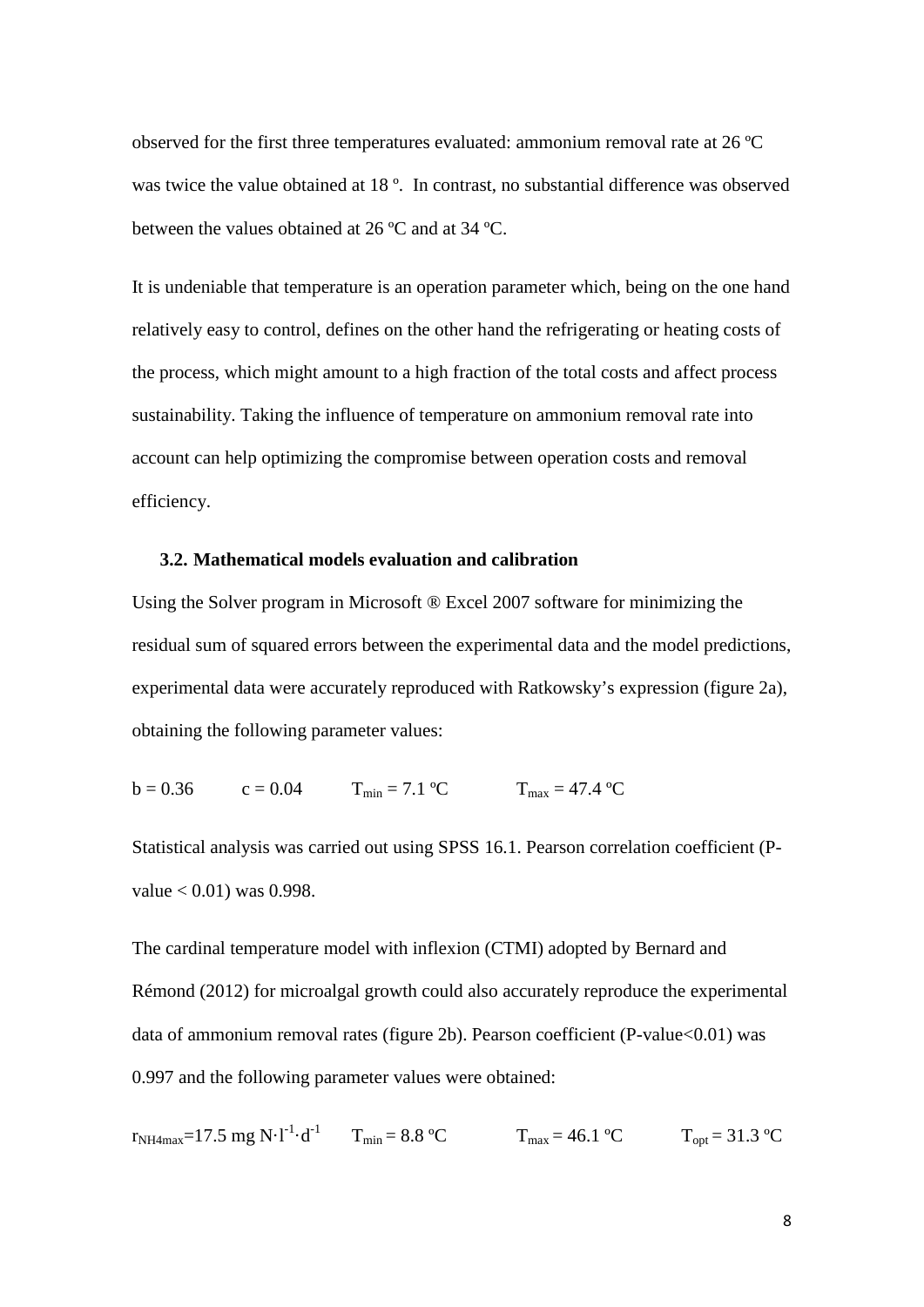Maximum ammonium removal rate obtained is in agreement with our observations. Minimum and maximum temperatures are in accordance with the values obtained with Ratkowsky's model, as well as optimum temperature. Although Ratkowsky's model does not include a model parameter representing the optimum temperature as such, it does predict an optimum temperature around 30 ºC (see figure 2a).

The shape of the removal rate curve versus temperature is in the case of the CTMI more asymmetrical, showing a faster decrease after the optimum temperature. The area under the curve is also smaller, since the minimum temperature is slightly higher than in the case of the Ratkowsky's equation, and the maximum temperature is slightly smaller. Nonetheless, the predictions obtained with both models are very similar, and both models accurately reproduced the experimental data. Under these circumstances, the CTMI expression was preferred for modeling the effect of the temperature on the ammonium removal rate of *Scenedesmus* sp. under the studied conditions, since the parameters have a biological significance whose meaning is straightforward to understand, thus making calibration easier (for instance the decision for the initial values of parameters). In contrast, parameters b and c in Ratkowsky's model have no direct biological interpretation, being mathematical parameters defined in order to reproduce the experimental data.

Hodaifa (2010) reported an optimum temperature for *Scenedesmus obliquus* growth rate of 29.6 ºC, and Sanchez (2008) reported, for *Scenedesmus almeriensis*, optimum growth temperatures of 30-35 ºC depending on light intensity and a maximum temperature of 48 ºC. These parameters are in agreement with the ones obtained in this study.

9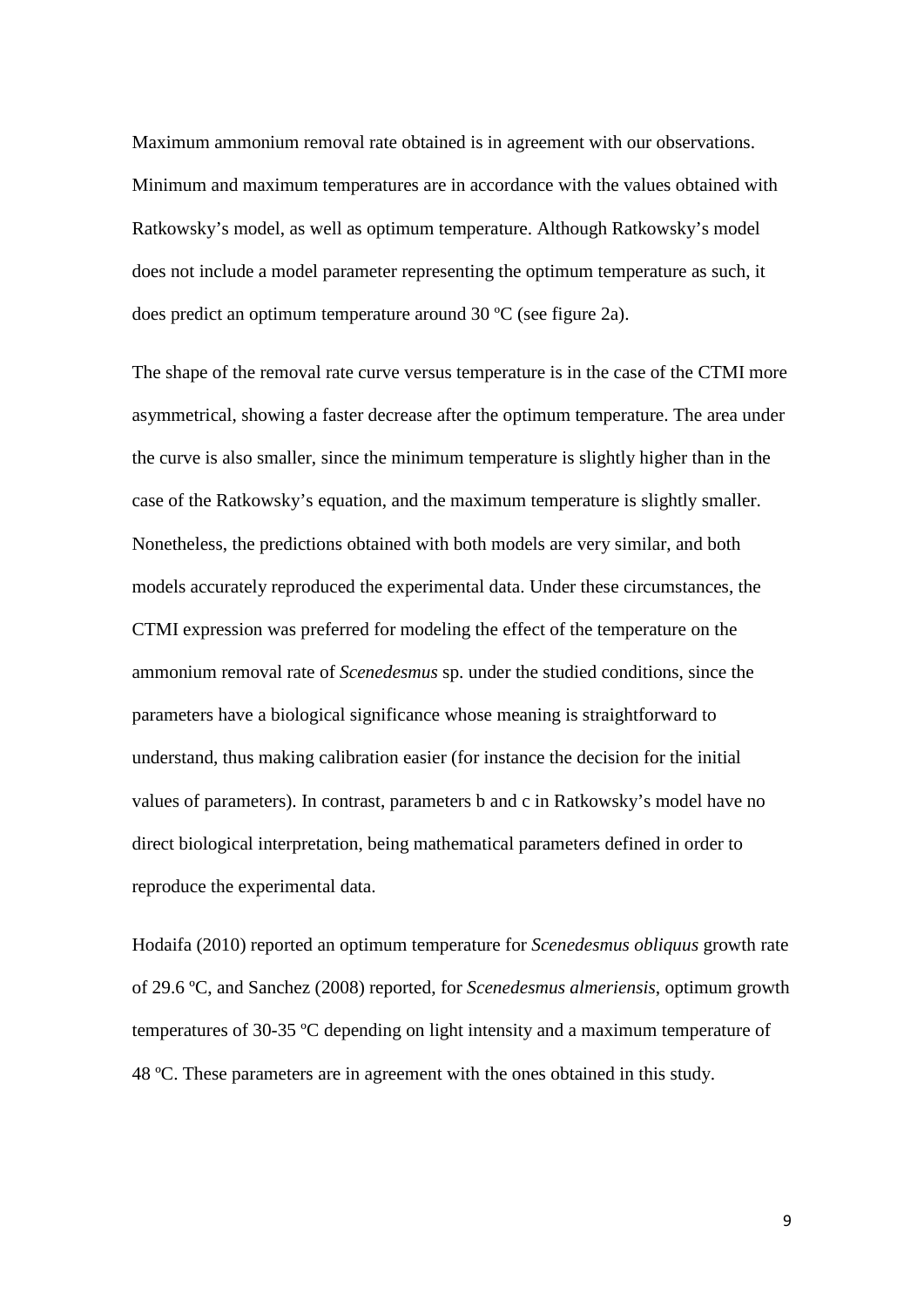#### **4. CONCLUSIONS**

This work describes the effect of temperature on ammonium removal rate of the microalgae *Scenedesmus* sp. The cardinal temperature model used by Bernard and Rédmond (2012) for microalgal growth was successfully used to fit the data and to obtain theoretical minimum, maximum and optimum temperatures for ammonium removal by *Scenedesmus* sp. This information is very useful for the operation of microalgae based wastewater treatment systems, since removal rates are affected by temperature, which is an easy to control parameter while at the same time responsible for a percentage of the operation costs.

## **ACKNOWLEDGEMENTS**

This work has been supported by the Spanish Ministry of Economy and Competitiveness (MINECO, CTM2011-28595-C02-01/02), the European Regional Development Fund (ERDF) and the Spanish Ministry of Science and Innovation (pre doctoral FPU fellowship to the first author (AP2009-4903)). The support is gratefully acknowledged. The authors would also like to thank the water management entities of the Generalitat Valenciana (EPSAR).

### **REFERENCES**

- 1. Adesanya, V.O., Davey, M.P., Scott, S.S., Smith, A.G. (2014) Kinetic modelling of growth and storage molecule production in microalgae under mixotrophic and autotrophic conditions. Bioresour Technol 157, 293-304.
- 2. APHA (2005) Standard methods for the examination of water and wastewater, 20th ed., American Public Health Association, Washington, DC.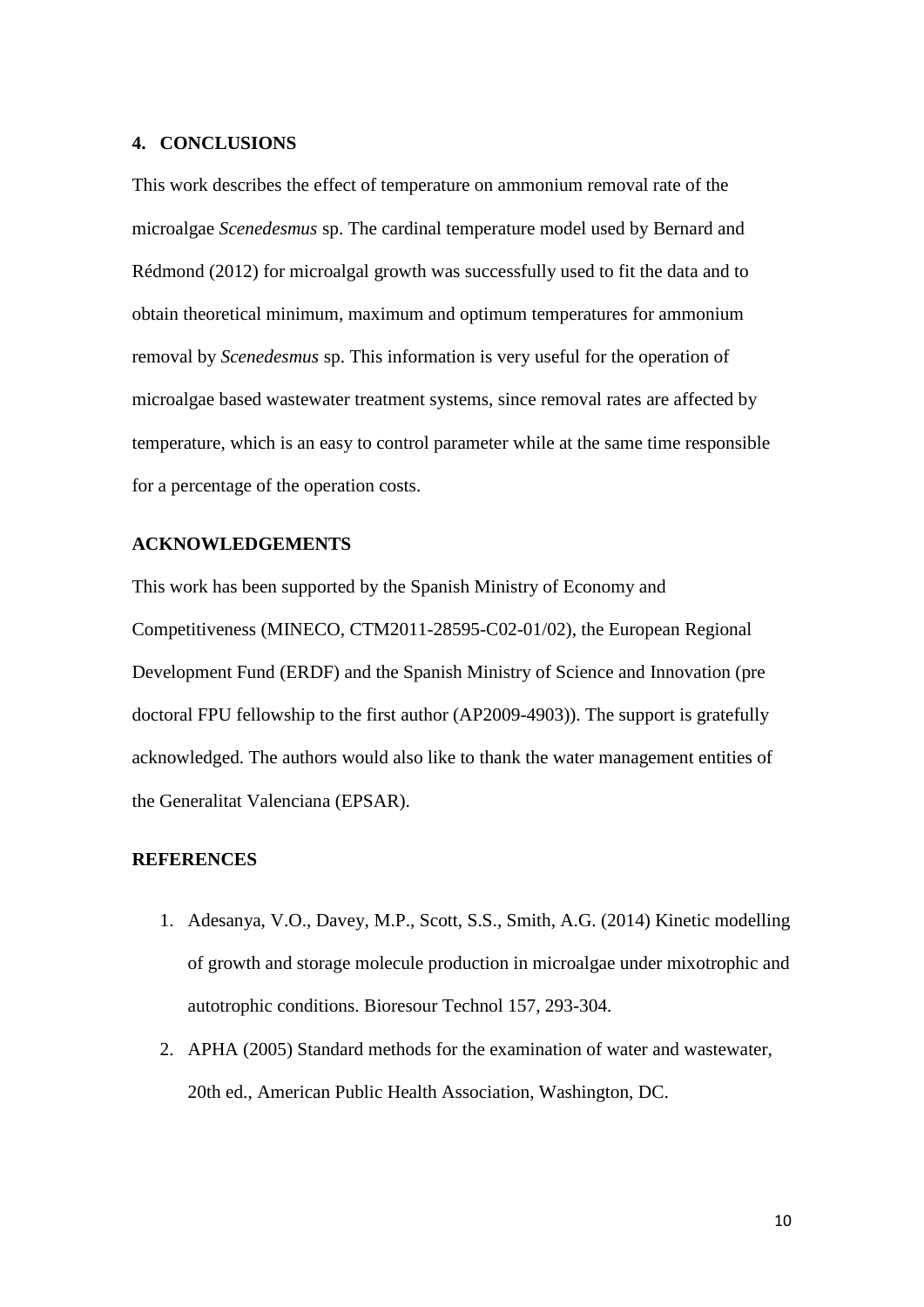- 3. Aslan, S., Kapdan, I.K. (2006) Batch kinetics of nitrogen and phosphorus removal from synthetic wastewater by algae. Ecol Eng 28, 64-70.
- 4. Béchet, Q., Shilton, A., Guieysse, B. (2013) Modeling the effects of light and temperature on algae growth: State of the arte and critical assessment for productivity prediction during outdoor cultivation. Biotechnol Adv 31, 1648- 1663.
- 5. Bernard, O., Rémond, B. (2012) Validation of a simple model accounting for light and temperature effect on microalgal growth. Bioresour Technol 123, 520- 527.
- 6. Geider, R.J., MacIntyre, H.L., Kana, T.M. (1998) A dynamic regulatory model of phytoplanktonic acclimation to light, nutrients, and temperature. Limnol Oceanogr 43, 679-694.
- 7. Giménez, J.B., Robles, A., Carretero, L., Duran, F., Ruano, M.V., Gatti, M.N., Ribes, J., Ferrer, J., Seco, A. (2011) Experimental study of the anaerobic urban wastewater treatment in a submerged hollow-fibre membrane bioreactor at pilot scale. Bioresour Technol 102, 8799-8806.
- 8. Hodaifa, G., Martínez, M.E., Sánchez. S. (2010) Influence of temperature on growth of *Scenedesmus obliquus* in diluted olive mill wastewater as culture medium. Eng Life Sci 10 (3), 257-264.
- 9. Ketheesan, B., Nirmalakhandan, N. (2013) Modeling microalgal growth in an airlift-driven raceway reactor. Bioresour Technol 136, 689-696.
- 10. Kim, T-H, Lee, Y., Han, S-H, Hwang, S-J (2013) The effects of wavelength and wavelength mixing ratios on microalgae growth and nitrogen, phosphorus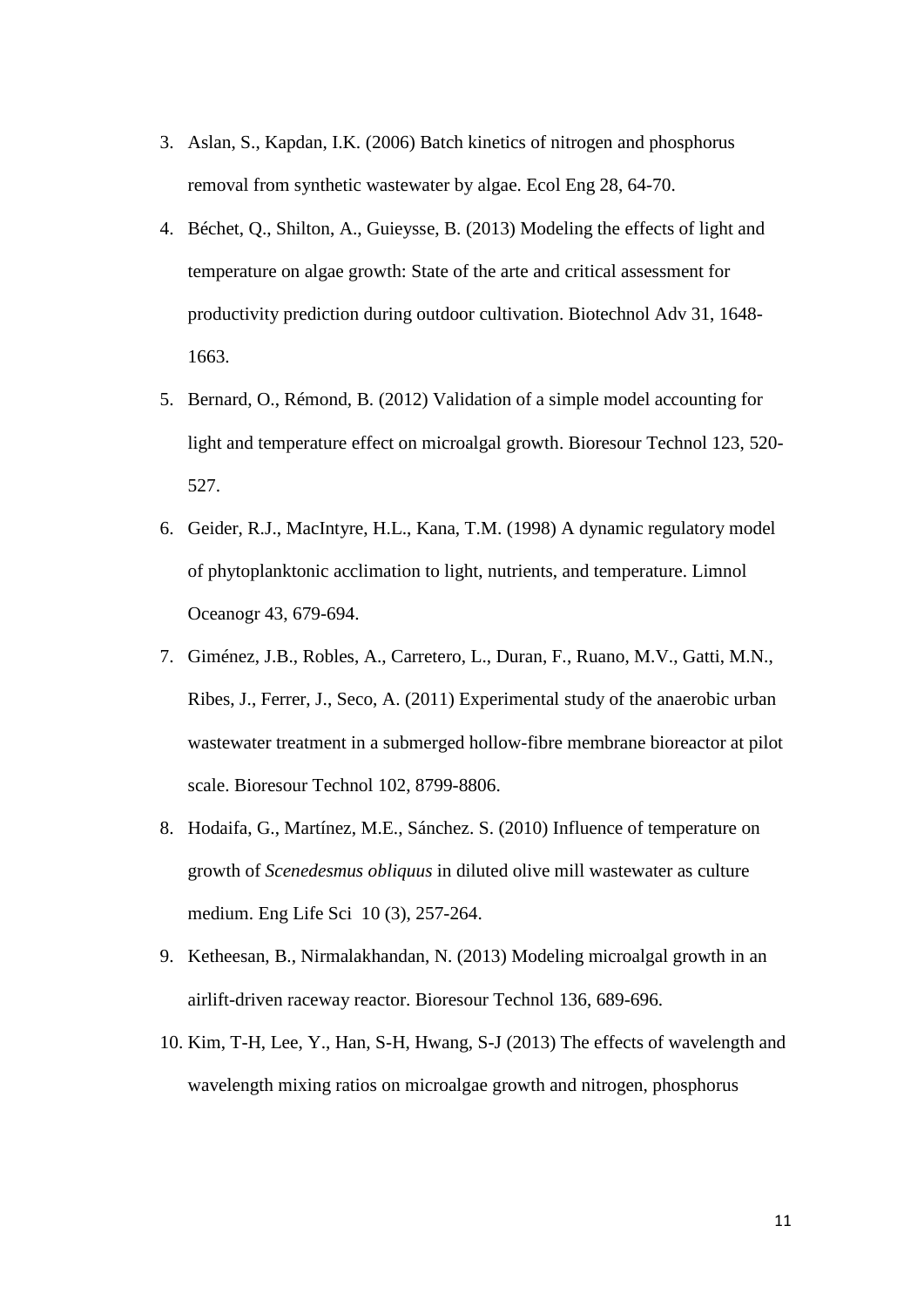removal using *Scenedesmus* sp. for wastewater treatment. Bioresour Technol 130, 75-80.

- 11. Park, J., Jin, H. (2010) Ammonia removal from anaerobic digestion effluent of livestock waste using green alga *Scenedesmus* sp. Bioresour Technol 101, 8649- 8657.
- 12. Ras, M., Steyer, J-P., Bernard, O. (2013) Temperature effect of microalgae: a crucial factor for outdoor production. Rev Environ Sci Biotechnol 12 (2), 153- 164.
- 13. Ratkowsky, D.A., Lowry, R.K., McMeekin, T.A., Stokes, A.N., Chandler, R.E. (1983) Model for bacterial culture growth rate throughout the entire biokinetic temperature range. J Bacteriol 154, 1222-1226.
- 14. Ruiz, J., Arbib, Z., Álvarez-Diaz, P.D., Garrido-Pérez, C., Barragán, J., Perales, J.A. (2013) Photobiotreatment model (PhBT): a kinetic model for microalgae biomass growth and nutrient removal in wastewater. Environ Technol 34 (8), 979-991.
- 15. Ruiz-Martinez, A., Martin Garcia, N., Romero, I., Seco, A., Ferrer, J. (2012) Microalgae cultivation in wastewater: Nutrient removal from anaerobic membrane bioreactor effluent. Bioresour Technol 126, 247-253.
- 16. Sánchez, J.F., Fernández-Sevilla, J.M., Acién, F.G., Cerón, M.C., Pérez-Parra, J., Molina-Grima, E. (2008) Biomass and lutein productivity of Scenedesmus almeriensis: influence of irradiance, dilution rate and temperature. Appl Microbiol Biotechnol 79, 719-729.